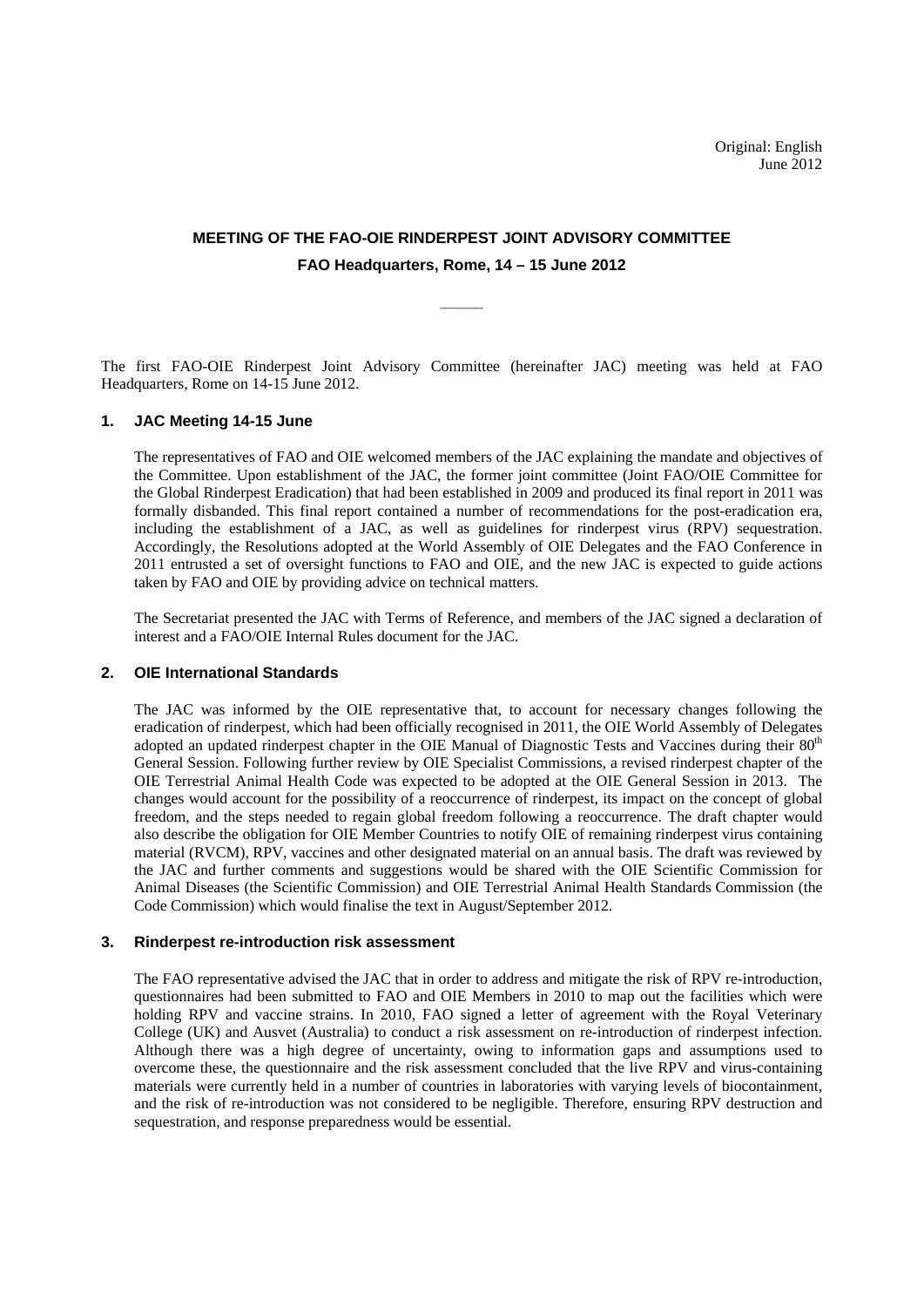It was evident that destruction of virus and sequestration of virus would significantly reduce the risk of a reoccurrence of RPV infection. The JAC had a number of queries about the risk assessment and decided that it should closely review the content of the current risk assessment before final conclusions can be drawn. At the same time, the JAC agreed that the absence of a more accurate quantitative risk assessment should not prevent FAO and OIE from taking necessary steps, without delay, to accelerate virus sequestration and to develop contingency plans.

## **4. Limiting the number of laboratories holding RPV**

The JAC agreed that the lowest risk scenario would be for very few facilities to store RPV; ideally the number should be very low i.e. two laboratories world-wide. The most effective way to ensure that countries destroyed or sequestrated (sent virus for storage in approved high biocontainment facilities) remaining stores of RPV, would be to advocate the benefits of doing this, to provide an enabling environment, and to strongly encourage countries to do so. For many countries and laboratories, the advantages of destroying RPV would far outweigh any advantages of retaining it. Communication should be well managed so that issues such as sovereignty and national pride would not constitute a barrier for virus destruction and sequestration. To allow laboratories to assess whether any material in their possession was likely to contain RPV, it should be necessary to provide guidance on the nature of biological materials and diagnostic/surveillance samples, including sero surveillance samples for other diseases, some of which might contain RPV. The guidance should also account for the conditions under which the samples have been stored.

Legal or administrative issues around transfer of potential rinderpest virus containing material to an approved high containment facility could delay sample shipment. These issues should be dealt with on a case by case basis. Priority should be given to minimising barriers and to destroying or sequestrating RPV quickly, safely, and efficiently.

To avoid the need for production and storage of RP vaccine, other options could be considered and further investigated, including the possibility of using PPR or modified PPR vaccines.

## **5. Approving RPV storage facilities**

Although the guidelines for RPV sequestration recommended by the former joint committee and endorsed by the World Assembly of OIE Delegates (Resolution no.18/2011) contained provisions for technical conditions to be observed for RPV storage, the JAC agreed that there was a need to define more specific criteria for designating approved storage facilities for rinderpest vaccine or RPV. The JAC would use these criteria as a basis for review of applications from laboratories and to recommend facilities for approval by FAO and OIE. Any facility wishing to be designated, including the current OIE Reference Laboratories for rinderpest, would need to submit an application to OIE and FAO to become appointed as an approved facility.

A standardised questionnaire – adapted to the nature of the material being stored i.e. vaccine strains vs. field and prototype RPV – would be used for the preliminary assessment of institutes/facilities wishing to apply for approval. The JAC should evaluate incoming applications according to the established criteria and formulate recommendations to FAO and OIE which would be charged with making the final decision and jointly designating approved facilities.

## **6. RPV destruction and sequestration guidelines**

The JAC noted that the above mentioned guidelines for RPV sequestration, contained in the OIE Resolution no. 18 (2011), may need to be complemented with specific guidance; for instance, on how to safely destroy actual or suspect RVCM. It was suggested that the members of the JAC review these and provide further comments with a view to developing practical guidance to facilitate destruction and sequestration of RPV. This should cover all materials which may contain RPV, also accounting that some material, such as sera, might be considered as a valuable asset. FAO and OIE would promote this guidance for use in Member Countries.

The final decision on whether to destroy or sequestrate RPV would be made by the country. However, the JAC strongly recommended that destruction would be the preferred option. Priority for sequestration in approved high containment facilities should be given to prototype vaccine seed strains with the option of maintaining ownership to the country of origin if that was required.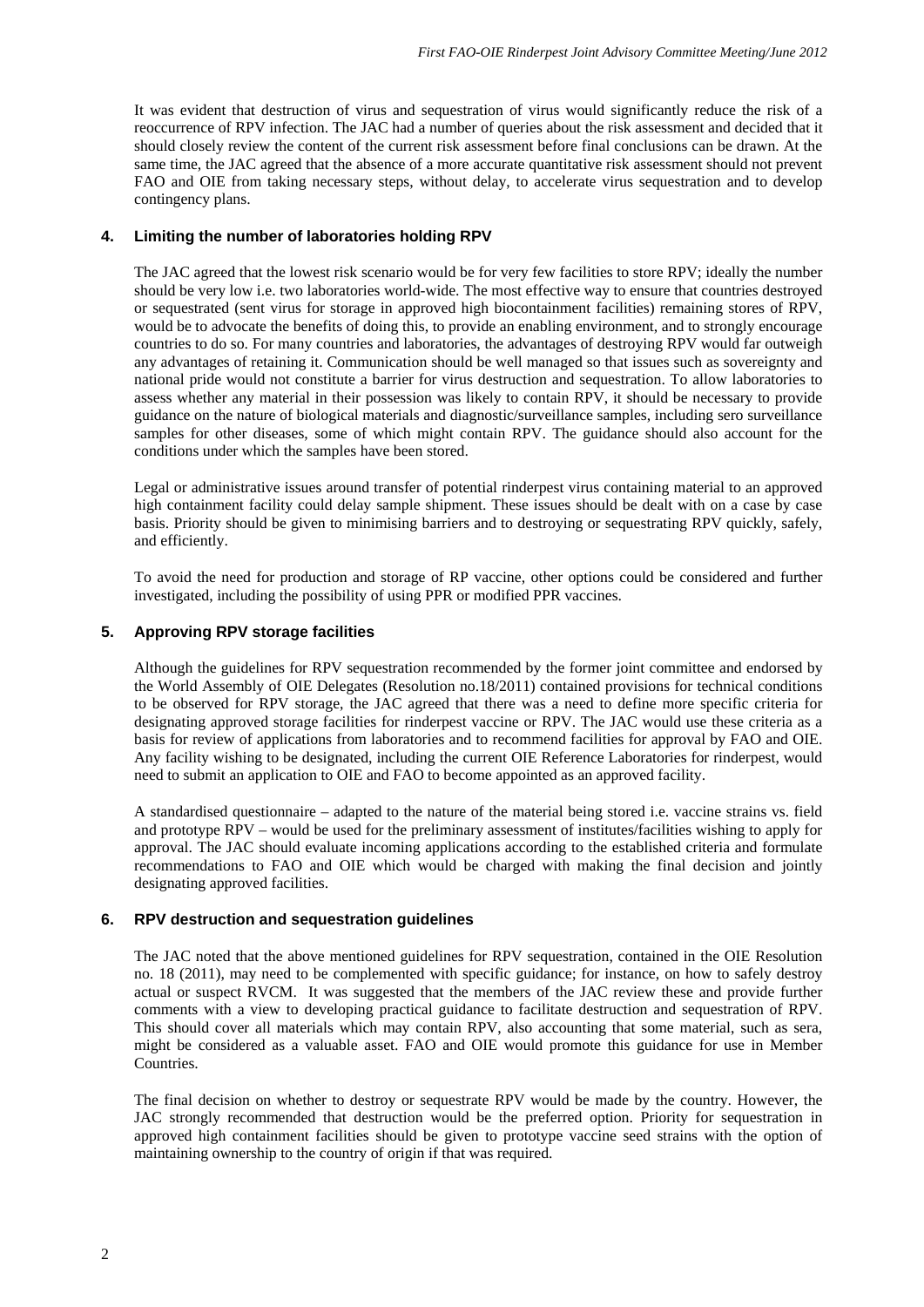It was noted that destruction of RPV should always take place under the authority of the Veterinary Services irrespective of the affiliation of the institute where the RPV was stored; destruction must ensure safe and complete inactivation of virus.

## **7. Reporting and transparency**

The new draft rinderpest chapter of the OIE Terrestrial Animal Health Code, due for adoption in May 2013, would require OIE Member Countries to report on the status of RPV stores in their country on an annual basis. The information would be communicated to the OIE World Assembly of Delegates each year at the OIE General Session. The JAC agreed that transparency was essential and that non-respondents should be put under pressure.

It was noted that not all laboratories currently storing RPV necessarily reported to the National Veterinary Services of their country. Good inter-ministerial collaboration and communication would therefore be important.

## **8. Database**

It was agreed that there was a need for two databases 1) indicating the global status of countries in relation to stores of RPV, and 2) an inventory of RPV in approved laboratories holding RVCM.

The country status database would be managed by OIE and populated with data gathered from the annual questionnaire to OIE Member Countries. FAO would have open access to these data. It was noted that WHO have a similar database for smallpox, and OIE should liaise with WHO when developing the OIE database.

It was agreed that FAO and OIE should have a dialogue with the Institute of Animal Health, Pirbright (UK) and CIRAD (France) to look into development of an inventory that could be used to catalogue viruses stored in approved high containment laboratories.

#### **9. Preparedness and surveillance**

The JAC agreed that there is a need to maintain vigilance in the post rinderpest eradication period, particularly in countries holding RPV in laboratories. Rinderpest would remain an OIE listed disease and the obligation to maintain preparedness and to continue to report occurrences of rinderpest would be covered by the OIE's International Standards.

One way to incentivise destruction or sequestration of RPV would be to introduce obligatory surveillance in countries holding RPV stores.

It was also suggested that specific guidelines on surveillance for rinderpest might be useful. Such surveillance could take a syndromic approach. Surveillance could also be targeted to areas of greater risk. The JAC was in line with the conclusion of the risk assessment analysis that *a priori* and in general, the risk of reoccurrence was greater in countries maintaining rinderpest virus containing material at an in-country facility. The actions to be taken on positive and false-positive findings must be fully considered when designing and implementing surveillance.

## **10. Control measures and contingency plans**

The JAC noted that a distinction should be made between national and international contingency plans. National contingency plans would be of particular importance for countries that retained stocks of RPV.

It was agreed that the FAO should develop a global contingency plan to prevent, detect, respond, and recover from RPV, should the virus be re-introduced.

The contingency plan should also identify the criteria for taking action, i.e. action might be taken when there is high suspicion of an outbreak. Many of the components that would make up a response or contingency plan would already exist (e.g. GLEWS, CMC-AH, OIE Standards, Reference Centres). It should be important to show how these components interact and what role they would play in preparedness and response.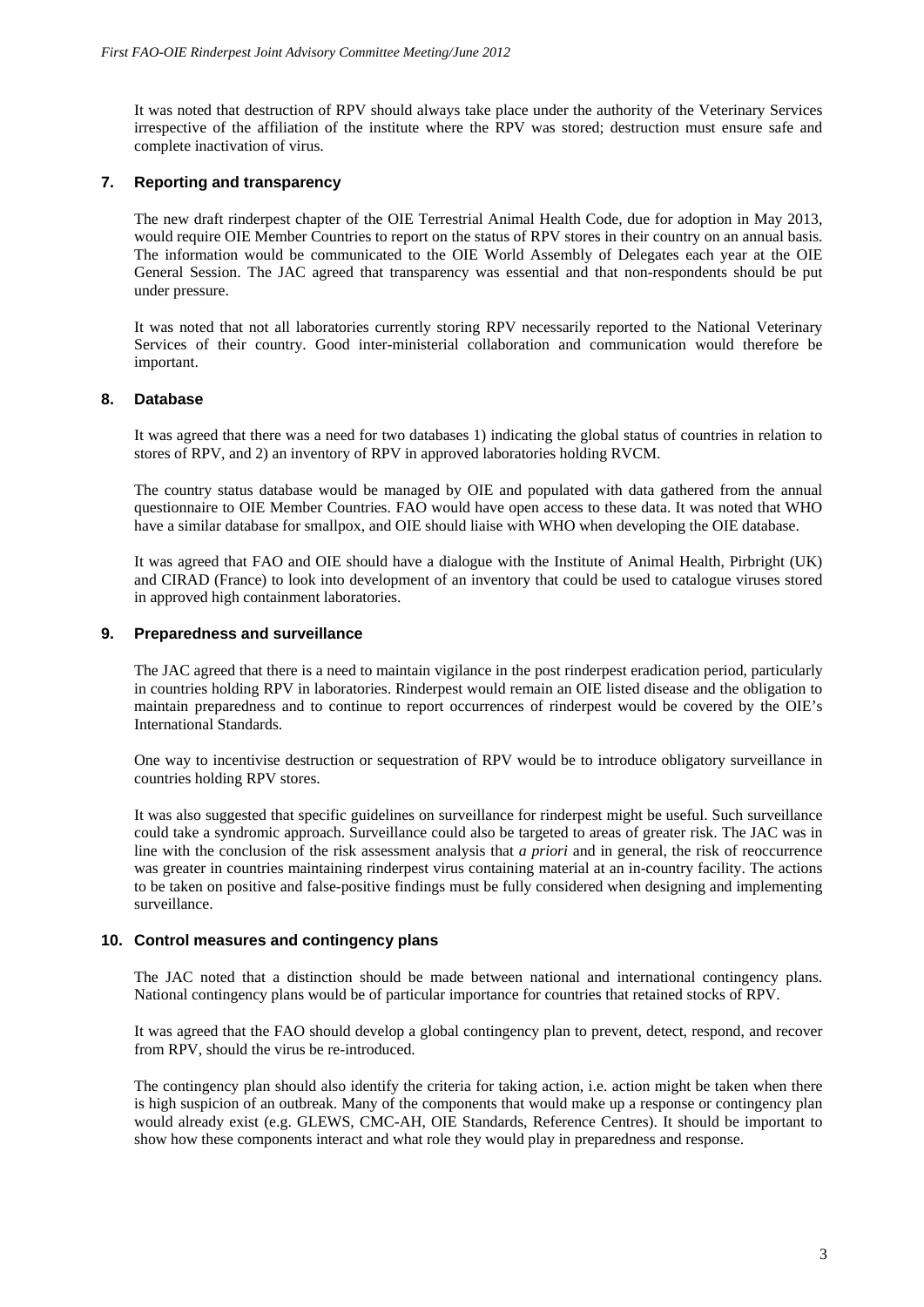Maintaining diagnostic capability would be important for early and accurate detection and immediate response. The JAC noted OIE Resolution no.18/2012, which called for possible designation of new Reference Laboratories for rinderpest for a better worldwide coverage of diagnostic services, given that both the current Reference laboratories were located in Western Europe.

Vaccines would also play an important part in the response. Advice on the maintenance of real and virtual stockpiles of quality vaccine at sufficient inventory should be considered. This would also involve determining the quantity and whereabouts of current vaccines stocks. Options for vaccines which do not use RPV could also be considered. Global funds would be needed to maintain preparedness, and trigger criteria should be defined for release of those funds. OIE and FAO should approach donors for funding. Funding should be calculated on a scenario basis and scenarios should include all possibilities including release from a known source and release from an unknown source.

Drafting of a contingency plan would be too large a task for the JAC. Instead, the FAO would take the responsibility of drafting a contingency plan and the JAC would play a role in reviewing it.

## **11. Bioterror threats**

The negative impact of a deliberate release of RPV to a susceptible population would be considerable and global. So long as RPV remains stored in several locations under varying degrees of biosecurity, there would be a risk of RPV use as a bioweapon. This risk would be reduced when RCVM are sequestrated in limited numbers of approved high containment facilities.

## **12. Research**

The JAC agreed that the OIE and FAO must communicate to all Member Countries and relevant scientists that research involving the manipulation of live RPV should not be allowed without pre-approval, in accordance with the aforementioned FAO and OIE Resolutions, adopted in 2011. The JAC considered that, in line with these Resolutions, it would be beneficial to remind countries and researchers about the moratorium on all research involving the manipulation of RPV and that any proposals should be submitted to the OIE and FAO. The JAC noted that it had been given the mandate to advise on the criteria and mechanism for evaluation and approval of research applications.

It was also agreed that there might be a need for further rinderpest related research in maintaining vigilance. The JAC should advise on any future research priorities.

## **13. Work plan**

The JAC agreed on a work plan to be completed before the next meeting.

## **14. Next meeting**

The next meeting of the JAC would take place at OIE Headquarters in Paris on 2-3 October 2012.

\_\_\_\_\_\_\_\_\_\_\_\_\_\_\_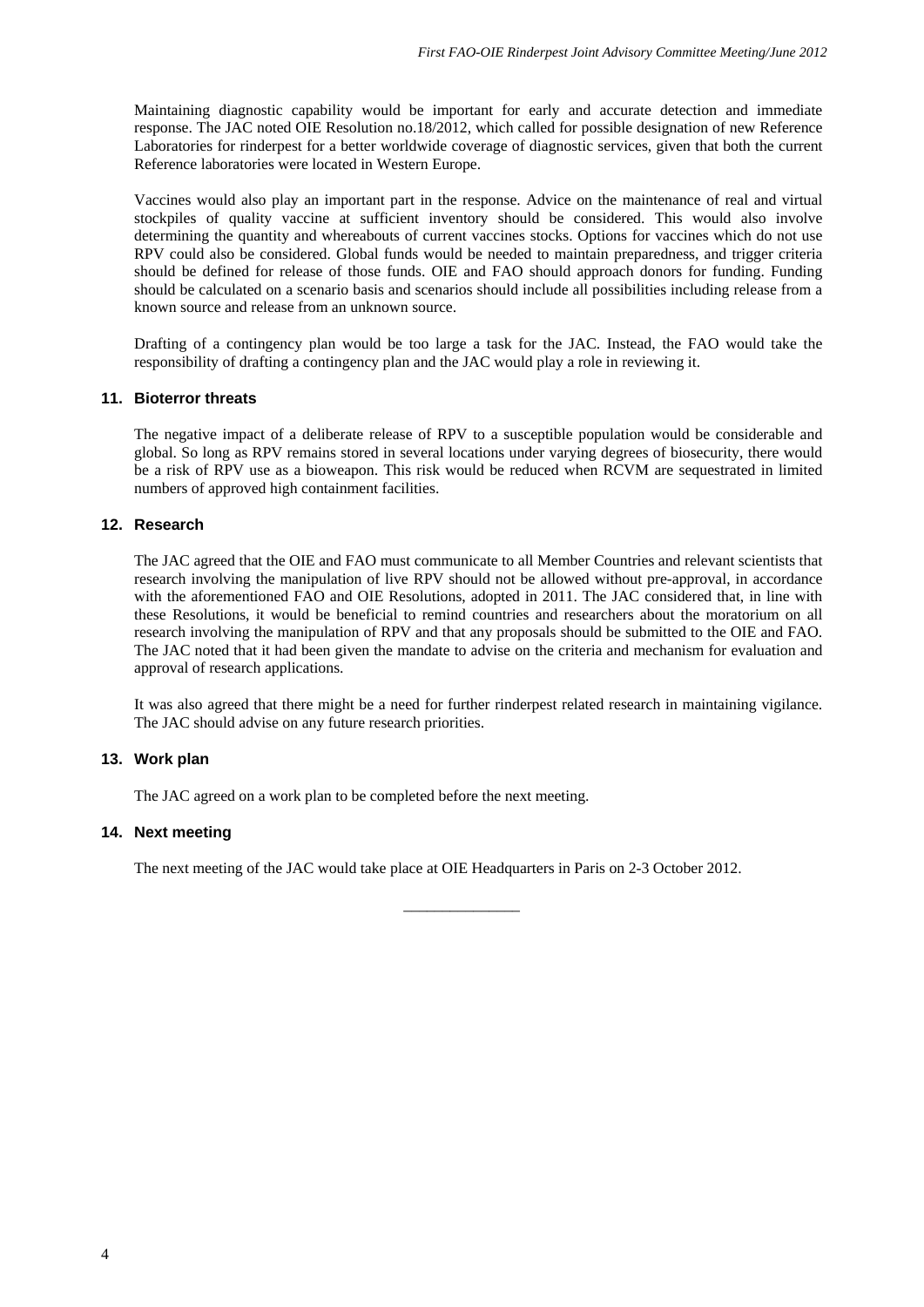## Appendix I

# **MEETING OF THE FAO-OIE RINDERPEST JOINT ADVISORY COMMITTEE FAO Headquarte ers, Rome, 1 14 – 15 June 2012**

 $\overline{\phantom{a}}$ 

# **Agenda**

14 June 2012

 $\overline{\mathbf{1}}$ 

| 09:10-09:30 | Welcoming remarks - FAO and OIE                                                                                        | B. Tekola (FAO), J. Lubroth (FAO)<br>and K. Miyagishima (OIE) |
|-------------|------------------------------------------------------------------------------------------------------------------------|---------------------------------------------------------------|
| 09:30-09:40 | Introduction of committee members and Joint Secretariat                                                                | All                                                           |
|             | <b>SESSION 1: Current state of play</b>                                                                                |                                                               |
| 09:40-09:55 | Review OIE and FAO Resolutions and guidelines on sequestration                                                         | OIE/FAO                                                       |
| 09:55-10:10 | Status of OIE Terrestrial Code and Manual                                                                              | OIE                                                           |
| 10:10-10:30 | <b>Coffee break</b>                                                                                                    |                                                               |
| 10:30-11:00 | Review FAO Report on risk assessment:<br>re-introduction of Rinderpest<br>Discussion towards developing an action plan | FAO                                                           |
|             | <b>SESSION 2:</b> Discussion towards developing an action plan                                                         |                                                               |
|             | <b>SESSION 2A: Destruction and sequestration of Rinderpest virus</b>                                                   |                                                               |
| 11:00-11:15 | Laboratories holding Rinderpest stocks and samples and<br>institutes holding Rinderpest vaccines                       | FAO                                                           |
| 11:15-11:30 | Limiting the number of institutes holding virus - process, targets                                                     | FAO                                                           |
| 11:30-13:00 | Lunch                                                                                                                  |                                                               |
| 13:00-13:20 | Roles of OIE/FAO Reference Centres                                                                                     | OIE/FAO                                                       |
| 13:20-13:40 | Assess the need for additional guidelines on sequestration,<br>destruction and storage of Rinderpest virus             | OIE                                                           |
| 13:40-14:00 | Encouraging transparency (undeclared Rinderpest<br>virus stores and vaccines]                                          | OIE/FAO                                                       |
| 14:00-14:20 | Approval of facilities (develop criteria and protocol for approval)                                                    | OIE                                                           |
| 14:20-14:40 | Database for inventory and managing virus repository and<br>reserve stock of vaccine                                   | <b>OIE</b>                                                    |
| 14:40-14:50 | Annual reporting to FAO and OIE and management of data                                                                 | OIE/FAO                                                       |
| 14:50-15:10 | <b>Coffee break</b>                                                                                                    |                                                               |
|             | <b>SESSION 2B: Preparedness</b>                                                                                        |                                                               |
| 15:10-15:30 | Surveillance                                                                                                           | FAO                                                           |
| 15:30-15:50 | Education                                                                                                              | FAO                                                           |
| 15:50-16:10 | <b>Risk communication</b>                                                                                              | FAO                                                           |
|             | <b>SESSION 3: Contingency plans</b>                                                                                    |                                                               |
| 16:10-16:30 | Control measures -culling and restocking (country buy-in)<br>and vaccination policy                                    | FAO                                                           |
| 16:30-16:50 | Regaining free status                                                                                                  | FAO                                                           |
| 16:50-17:10 | Vaccine stocks and emergency production plans<br>(including the role of PPR vaccines)                                  | FAO                                                           |
| 17:10-17:25 | Biothreat alert and prevention                                                                                         | OIE                                                           |
| 17:25-17:40 | <b>Discussion</b>                                                                                                      | All                                                           |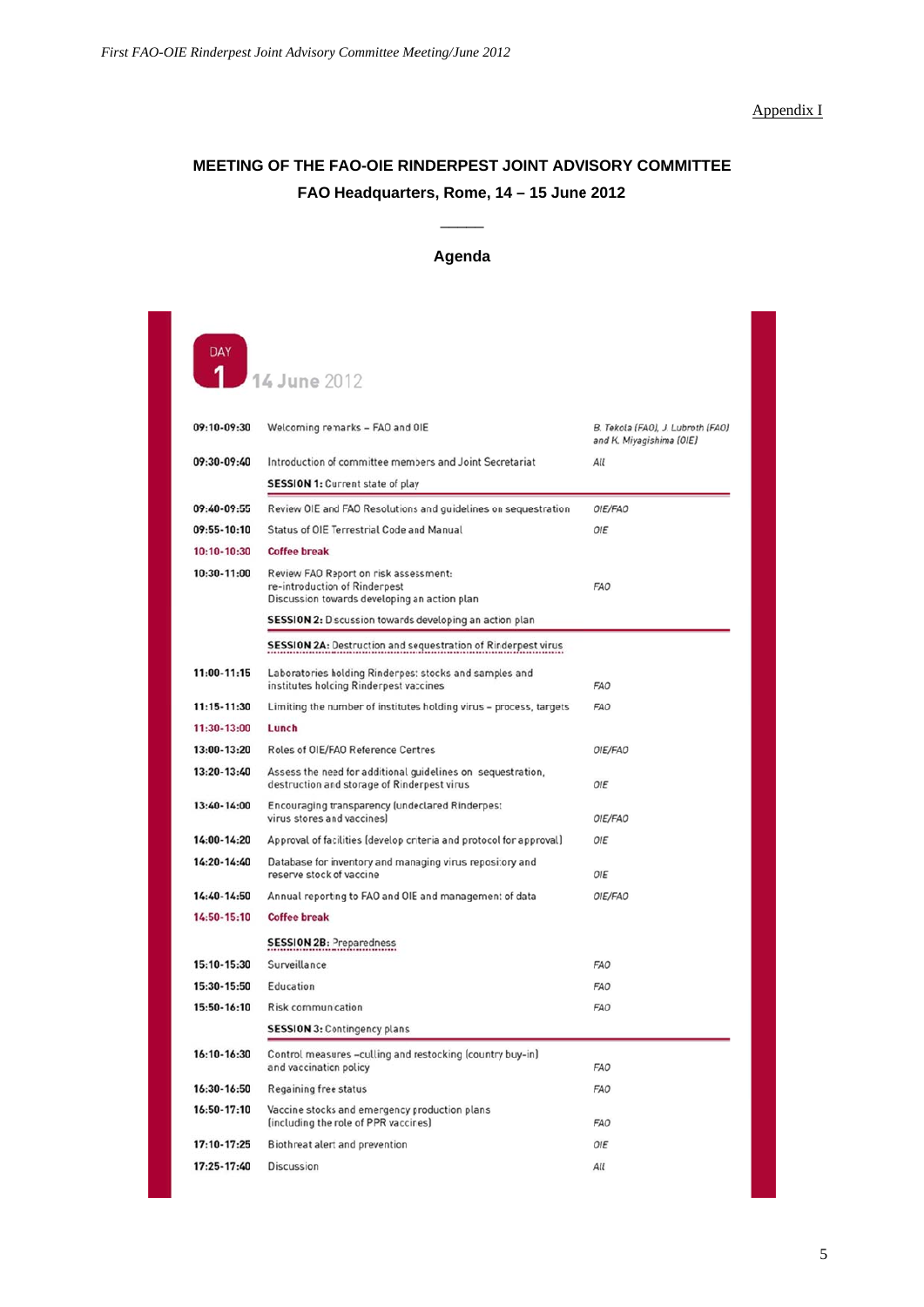| DAY 15 June 2012 |                                                                                       |             |  |
|------------------|---------------------------------------------------------------------------------------|-------------|--|
| 09:15-09:30      | Nominate Chair and Vice-Chair for the Committee                                       | FAO/OIE     |  |
|                  | <b>SESSION 4: Oversight of research</b>                                               |             |  |
| 09:30-10:00      | Mechanism for oversight (develop criteria and<br>protocol for approval and reporting) | Chair       |  |
| $10:00 - 10:30$  | Research priorities in regard to Rinderpest post eradication era                      | Chair       |  |
| 10:30-10:50      | <b>Coffee break</b>                                                                   |             |  |
|                  | <b>SESSION 5</b>                                                                      |             |  |
| $10:50 - 12:15$  | Committee work plan for 2012-2014                                                     | Chair       |  |
| 12:15-13:00      | Lunch                                                                                 |             |  |
|                  | <b>SESSION 6:</b> Meeting wrap-up                                                     |             |  |
| 13:00-13:15      | FAO/OIE book on the history of Rinderpest eradication                                 | FAO         |  |
| $13:15 - 13:45$  | Adoption of the Committee report by correspondence                                    | Secretariat |  |
| 13:45-14:00      | Dates and venues of next meeting                                                      | All         |  |

- 
- 
- 
- 
- 
- 
- 
- WORKING DOCUMENTS<br>• Terms of Reference of the Committee Members<br>• Internal Rules for signature by committee members<br>• Final Report of the Joint Committee 2011<br>• Risk assessment reintroduction of rinderpest<br>• OIE Resoluti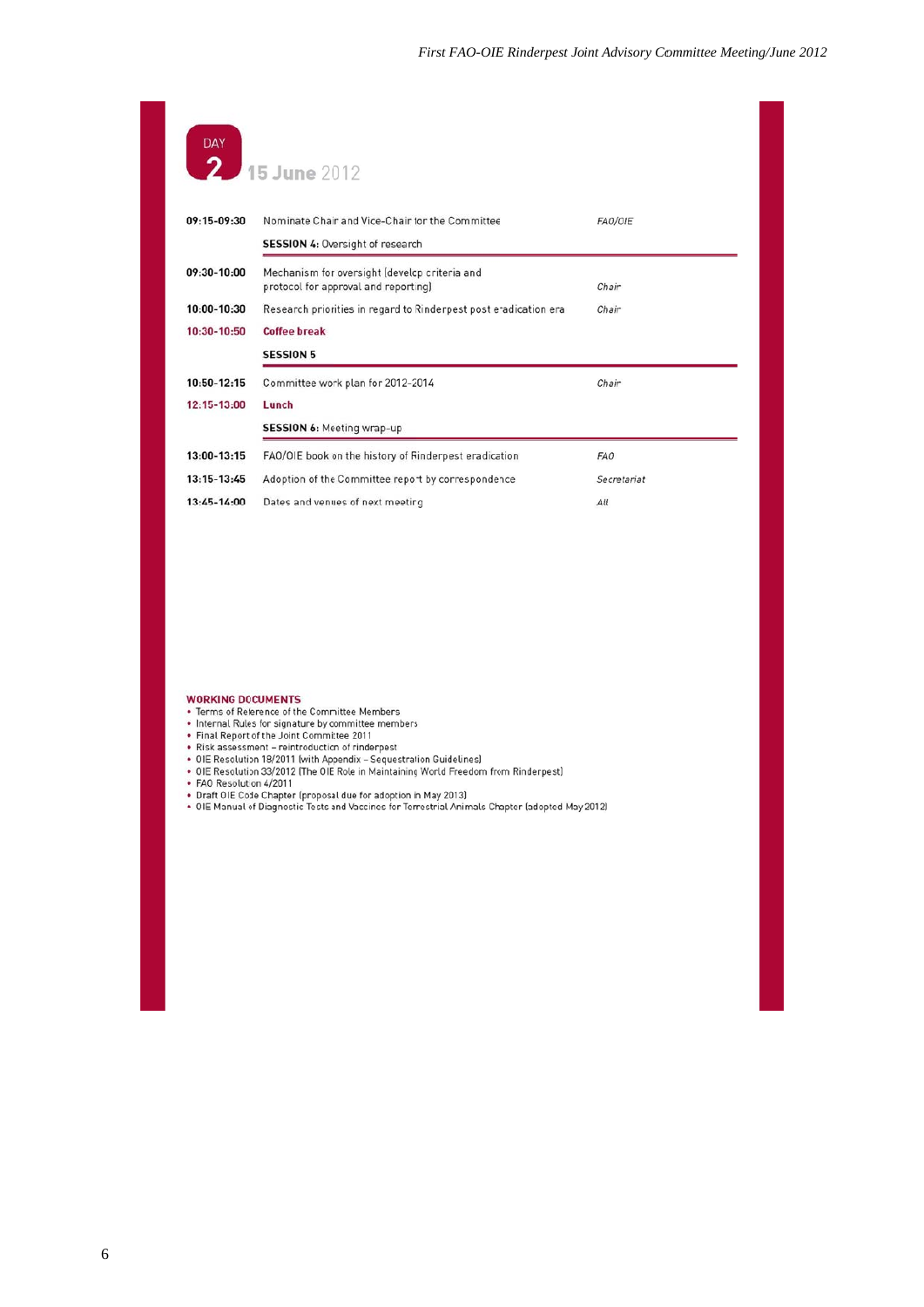#### Appendix II

# **MEETING OF THE FAO-OIE RINDERPEST JOINT ADVISORY COMMITTEE FAO Headquarters, Rome, 14 – 15 June 2012**

## **List of Participants**

\_\_\_\_\_

Dr Beverly Schmitt **Director** Diagnostic Virology Laboratory National Veterinary Services Laboratories Ames, Iowa, 50010 USA Beverly.J.Schmitt@aphis.usda.gov Tel: +1 5153377532

Dr David Ulaeto FSB Principal Scientist Department Biomedical Sciences Dstl Porton Down Salisbury SP4 0JQ UK dulaeto@dstl.gov.uk Tel: +44 (0) 1980 613898

Prof. Mo Salman Professor Veterinary Epidemiology Campus Stop 1644 Animal Population Health Institute College of Veterinary Medicine and Biomedical Sciences Colorado State University Fort Collins CO 80523-1644 Voice message M.D.Salman@ColoState.EDU Tel: +1 9702970353 or Tel: +1 9704815021

Dr Junaidu Maina Contingency Plan Specialist J M Global Associates Ltd 13 Khartoum Street Wuse Zone 5 Post Office Box 8867 Abuja, Nigeria Post code 900281 junaidumaina@yahoo.com Tel: +234 8037044433

Dr Genevieve Libeau In charge of FAO Reference Centre for Morbilliviruses in Ruminants CIRAD-Département Systèmes Biologiques UPR "Contrôle des Maladies Animales Exotiques et Emergentes" Groupe Virologie TA A-15/G (bureau G204) Campus International de Baillarguet 34398 Montpellier cedex 5 France Genevieve.libeau@cirad.fr Tel: +33 0467 593850/0467 593724

Dr Gerrit Vilijoen Head Animal Production and Health Section Joint FAO/IAEA Programme of Nuclear Techniques in Food and Agriculture PO Box 100 A-1400 Vienna Austria G.J.Viljoen@iaea.org Tel: +431260026053

Dr Gordon Abraham Virology & Biosecurity specialist Gordon Abraham, B.Sc., PhD. 8 St Georges Court Highton, Vic. 3216 Australia gordonandalthea@gmail.com Tel: +6135243 6641

Mr Keith Hamilton OIE Secretariat World Organisation for Animal Health 12, Rue de Prony 75017 Paris k.hamilton@oie.int Tel: +33(0) 144151888

Dr Samia Metwally Animal Health Officer/Virologist FAO Secretariat Viale delle Terme di Caracalla 00153 Rome Italy Samia.metwally@fao.org Tel: +393463621619

Dr Kazuaki Myiagishima Deputy Director General World Organisation for Animal Health (OIE) 12 rue de Prony 75017 Paris France k.myiagishima@oie.int Tel: (33) 1 44 15 18 88

Dr Juan Lubroth Chief, Animal Health Service/CVO-FAO Animal Production and Health Division Food & Agriculture Organization of the United Nations (FAO) Viale delle Terme di Caracalla 00153 Rome Italy juan.lubroth@fao.org Tel: (39-06) 570 541 84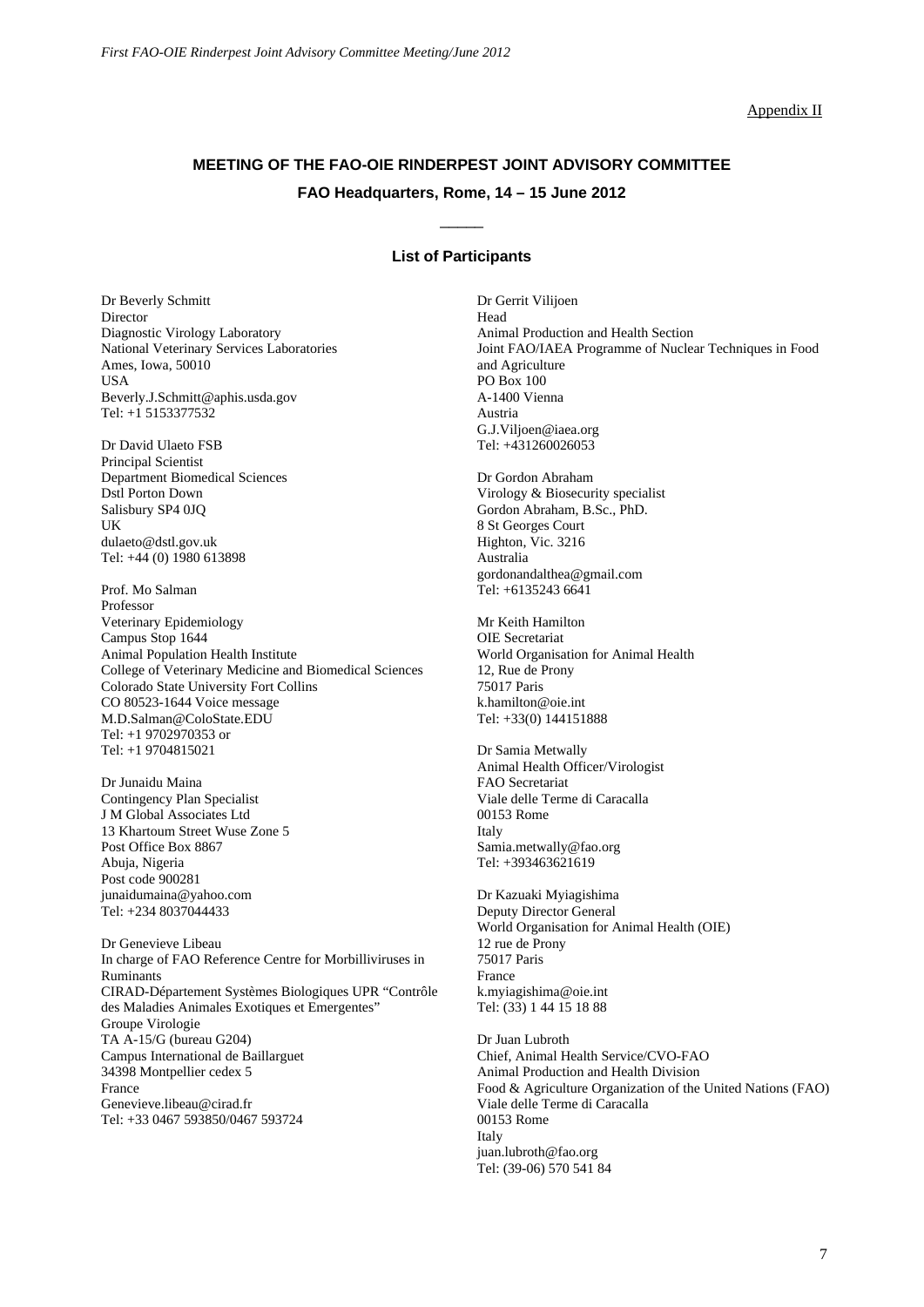## Appendix III

# **MEETING OF THE FAO-OIE RINDERPEST JOINT ADVISORY COMMITTEE FAO Headquarters, Rome, 14 – 15 June 2012**

## **Terms of reference of the Committee**

\_\_\_\_\_

Under the overall authority of the Director General of the World Organisation for Animal Health (OIE), and the Chief Veterinary Officer of the Food and Agriculture Organisation of the United Nations and taking into account the recommendations of the Joint FAO/OIE Committee for the Global Rinderpest Eradication, the resolutions on the Declaration of Global Freedom from Rinderpest and Implementation of Follow-up Measures to Maintain World Freedom from Rinderpest adopted by the 37<sup>th</sup> FAO Conference and the 79<sup>th</sup> and 80<sup>th</sup> Sessions of the World Assembly of Delegates of the OIE, the FAO-OIE Rinderpest Joint Advisory Committee will advise FAO and OIE:

- 1) On the implementation of the recommendations of the Joint FAO/OIE Committee on Global Rinderpest Eradication and the resolutions adopted by both organisations. More specifically:
	- On the rinderpest virus sequestration policy and on the approval/de-listing by FAO and OIE facilities that can hold rinderpest virus containing materials and rinderpest virus vaccine strains;
	- On the vaccine development, production and storage policy for the purpose of maintaining preparedness against re-emergence of rinderpest;
	- On the approval process of requests for research involving rinderpest virus and on the evaluation of the outcome of such research.
- 2) On the conduct of periodic visits organised by the FAO, OIE, Animal Production and Health Sub-programme of the Joint FAO/IAEA Division for facilities holding rinderpest-virus containing material, including the protocol for implementing and evaluating such visits, to ensure that storage is secure and that safe operating conditions are met.
- 3) On the preparedness and contingency plans.
- 4) On the implementation of the post eradication activities and on relevant related subjects.

The Committee may set up sub-committees to undertake specific activities. The sub-committees will report to the Committee.

This FAO-OIE Rinderpest Joint Advisory Committee will consult and liaise with FAO Committee on Agriculture through the Animal Health Service (office of the CVO) and the Scientific Commission for Animal Diseases and the Biological Standards Commission of the OIE in their respective areas of technical expertise, as appropriate.

\_\_\_\_\_\_\_\_\_\_\_\_\_\_\_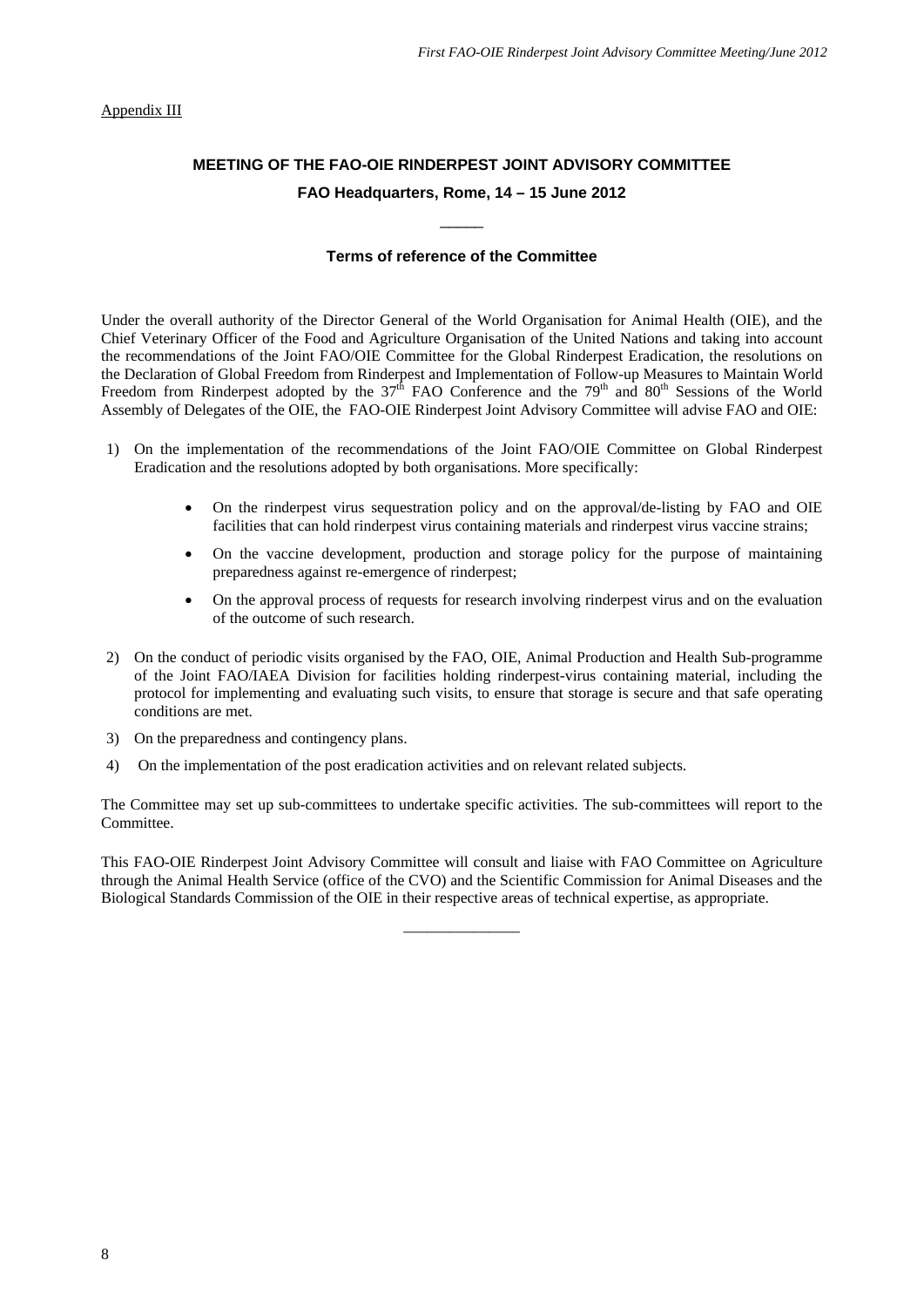Appendix IV

# **MEETING OF THE FAO-OIE RINDERPEST JOINT ADVISORY COMMITTEE FAO Headquarters, Rome, 14 – 15 June 2012**

## **Internal Rules**

\_\_\_\_\_

## *ARTICLE 1*

The Joint FAO/OIE Advisory Committee on Rinderpest (hereinafter, Advisory Committee) is established by the Agreement between FAO and OIE, signed on 14 June 2012. Its Secretariat is ensured jointly by FAO and OIE.

## *ARTICLE 2*

The Advisory Committee shall each consist of nine Members, of whom a Chairperson, a Vice-Chair-person and two Joint Secretaries (appointed *ex officio* from the FAO and OIE staff members).

## *ARTICLE 3*

Members of the Advisory Committee are appointed for a period of three years and can be re-appointed. Consideration should be given, to the extent possible, to a geographically balanced representation and to the need for relevant expertise.

For five Member positions, FAO and OIE jointly agree on the expertise and other profile required for each position and select incumbents. For the remaining four positions, FAO and OIE select two incumbents each and submit them to approval by the other Organisation; two members among them shall serve as Joint Secretaries on behalf of FAO and of OIE. The Chairperson and Vice-Chairperson are nominated by FAO and OIE.

In the case that a member of the Advisory Committee fails to participate in two consecutive meetings of the Advisory Committee without adequate justification, the position held by that member shall be declared vacant.

In the case of a position falling or being declared vacant, a new member is appointed jointly to complete the term of office of the previous member.

## *ARTICLE 4*

Members of the Advisory Committee shall provide FAO and OIE with a statement covering potential conflicts of interest with any commercial entity or research initiatives in accordance with the applicable rules in FAO and OIE. Members of the Advisory Committee shall respect the legitimate confidentiality of information with which they may be entrusted in the performance of their functions and shall submit such an undertaking to FAO and OIE.

## *ARTICLE 5*

The Advisory Committee shall meet at least once a year, and as often as necessary. The venue of meetings shall be the FAO or OIE Headquarters on a rotating basis; the Advisory Committee may meet in another location if FAO and OIE so agree. Travel expenses and daily subsistence allowance (per diem) of the members of the Advisory Committee shall be defrayed by FAO and OIE as appropriate in accordance with the applicable financial rules of FAO and OIE. No honorarium shall be paid to the members of the Advisory Committee in conjunction with their attendance at the meetings of the Committee.

## *ARTICLE 6*

The Advisory Committee, through its Chairperson, reports to the Committee on Agriculture in FAO through its secretariat and to the OIE World Assembly of Delegates through the Relevant Specialist Commissions of the OIE. The reports should be made available in official languages of FAO and OIE.